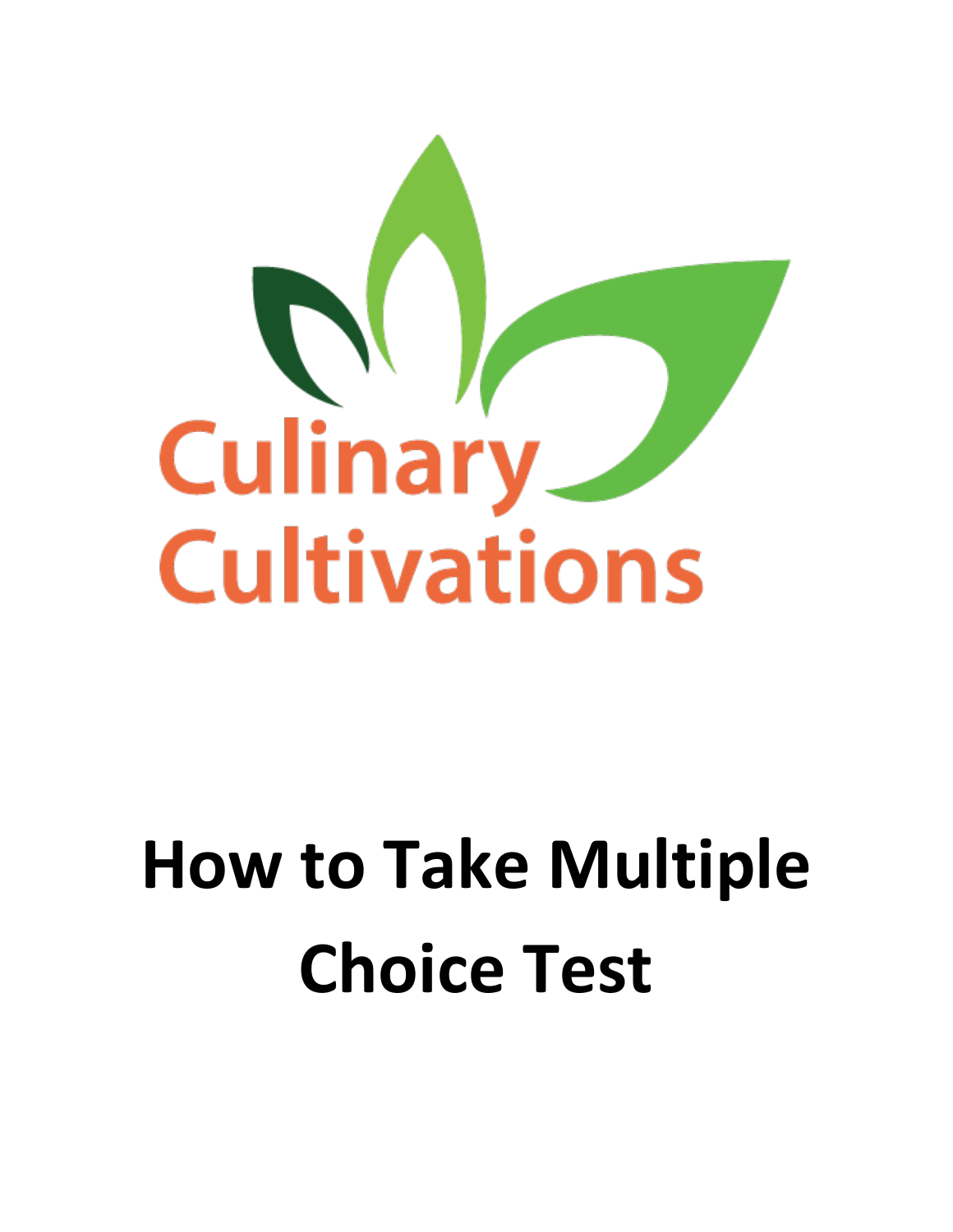# **Preparing for the Multiple Choice Exam**

#### **Simulate the Required Behavior**

When studying for an examination, the most effective approach is to closely simulate the behavior you'll ultimately be required to perform. For example, if you're studying for a difficult closed-book exam in Social Psychology, it's important that you practice answering difficult social psychology questions without access to your notes or textbook. Equally important, *you need to practice answering questions that someone else has chosen.* After all, you're not the one picking items for the exam, so asking yourself questions that you have made up on your own is usually a poor way to simulate the behavior called for on an exam. That's one of the reasons why workbooks and test batteries are so essential when preparing for the Graduate Record Examinations -- they provide you with difficult practice items that someone else has written.

For introductory courses like Social Psychology, one of the best study strategies is a two-tiered approach in which you study alone at first and study with others afterward. During the first phase, carefully review your notes and the textbook, perhaps creating flashcards to help you remember definitions, theories, and other important material. Then, once you feel confident of the material, study with one or more classmates (or with a TA during weekly office hours). During this second phase, trade off asking each other questions without allowing the person who is answering to look at the textbook or any notes. If you are studying with more than one partner, just form a circle and rotate the role of question-asker.

This kind of studying is highly efficient because it allows others to pick the material, thereby exposing gaps in your knowledge (just as an exam does). Moreover, if the questions people ask are comparable in difficulty to exam questions, you'll be able to estimate your performance on the upcoming exam (e.g., if you can answer 80% of the study questions, you'll probably get about 80% correct on the exam). The only serious drawback to this method is that it can be a waste of time if you or your partners haven't finished reading all the material in advance. Group time should be reserved mainly for *practice* -- not for review and discussion.

# **Spaced Practice is Better than Massed Practice**

Suppose you have a tight schedule and can only afford to spend 6 hours studying for a major exam. One common question is whether you should "mass" the hours together right before the exam (to keep the material fresh in memory), or whether you should "space" the hours apart over a few weeks. Quite a bit of research suggests that spaced practice is generally superior to massed practice. For example, all things being equal, you'll get more mileage out of three 2-hour blocks than one 6-hour block, even though the total amount of time studying is identical in both cases. So if you have a particularly busy schedule and can only spend a few hours studying, be sure to use them well. Late-night cramming is usually a recipe for poor retention, mental and physical fatigue, and careless mistakes on the exam.

# **Don't Psych Yourself Out**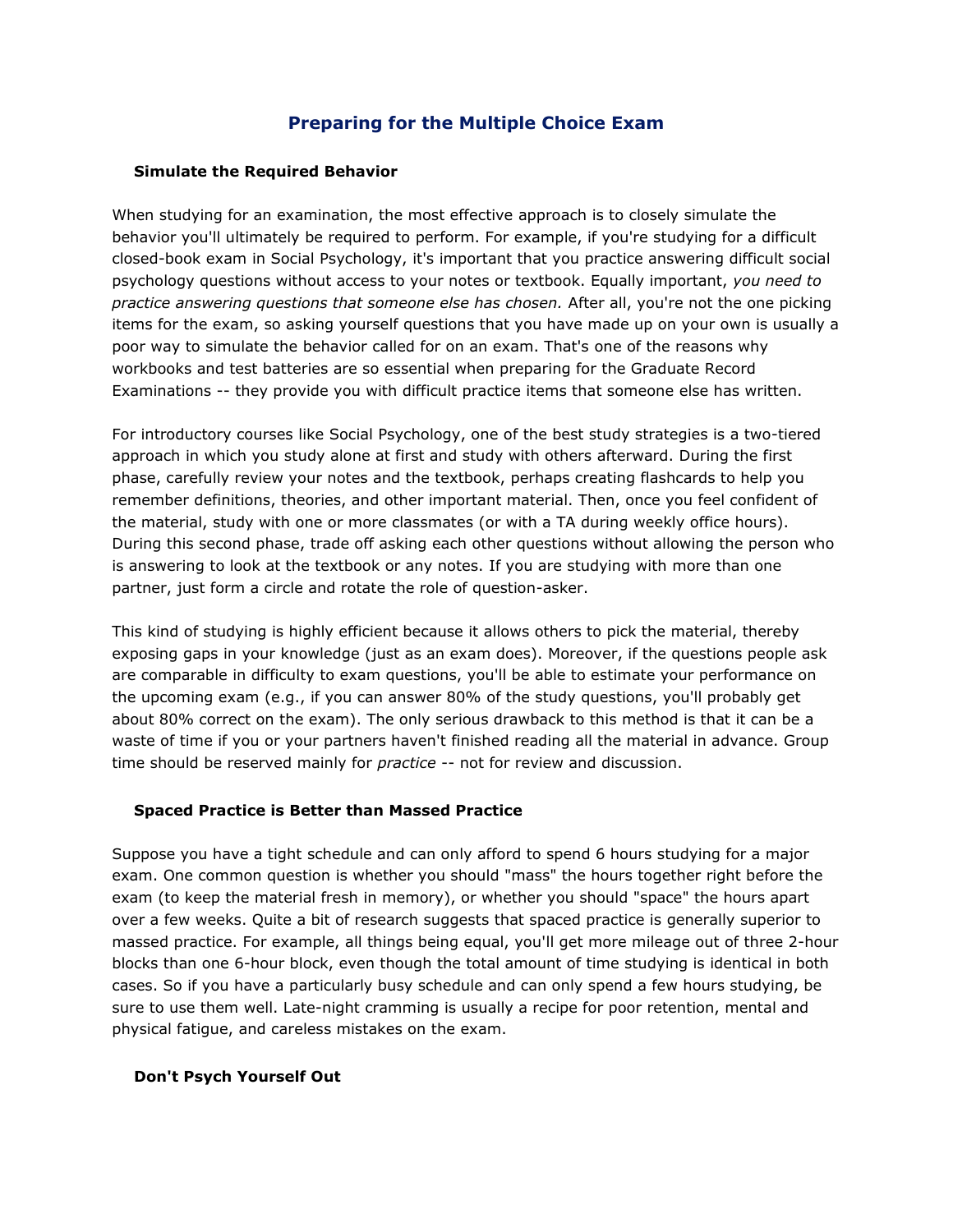It's been demonstrated that when you carry extra emotional baggage -- "I've got to ace this exam" or "If I screw up, I'll never get into graduate school" -- performance suffers, so don't lose the big picture. The most constructive approach is to focus on the task at hand, put in as much time studying as you can afford, and just do your best. Returning to the luggage metaphor: all the excess baggage can be dealt with later, if you're so inclined. Unpack *after* the exam.

A certain amount of anxiety is normal (or even useful) when studying for an exam, but if you feel overwhelmed or feel that uncontrollable emotions are interfering with your exam performance, you may be suffering from test anxiety. If you think this is a possibility, you should alert your instructor right away and ask for help. Your instructor may be able to recommend techniques to reduce your anxiety (e.g., relaxation training) or may allow you to take the exam in a less stressful environment (e.g., by moving you to a quieter room, or giving you a few extra minutes to complete the exam). In a case of severe test anxiety, the worst thing you can do is to continue taking the exams without notifying your instructor that there is a problem.

# **Taking the Test**

#### **Look Over the Test and Pace Yourself**

When you first get the exam, don't just plunge into answering test items. Instead, thumb through the pages and get the lay of the land. How many questions are there? How many different sections? Are some questions worth more points than others? Once you've looked through the entire test, try to estimate what pace you should maintain in order to finish approximately 10 minutes before the period is over. That way, you'll have a little time at the end to check for mistakes like skipped questions or misread items.

Some of the worst problems occur when students enter a time warp and forget to check the clock, or when they spend too much time on one or two difficult items. To prevent this from happening, one trick you can use is to scribble the desired "finish time" time for each section right on the test booklet. That way, you'll be prompted to check the clock after completing each part of the exam.

#### **Take Short Breaks**

Try taking a few breaks during the exam by stopping for a moment, shutting your eyes, and taking some deep breaths. Periodically clearing your head in this way can help you stay fresh during the exam session. Remember, you get no points for being the first person to finish the exam, so don't feel like you have to race through all the items -- even two or three 30-second breaks can be very helpful.